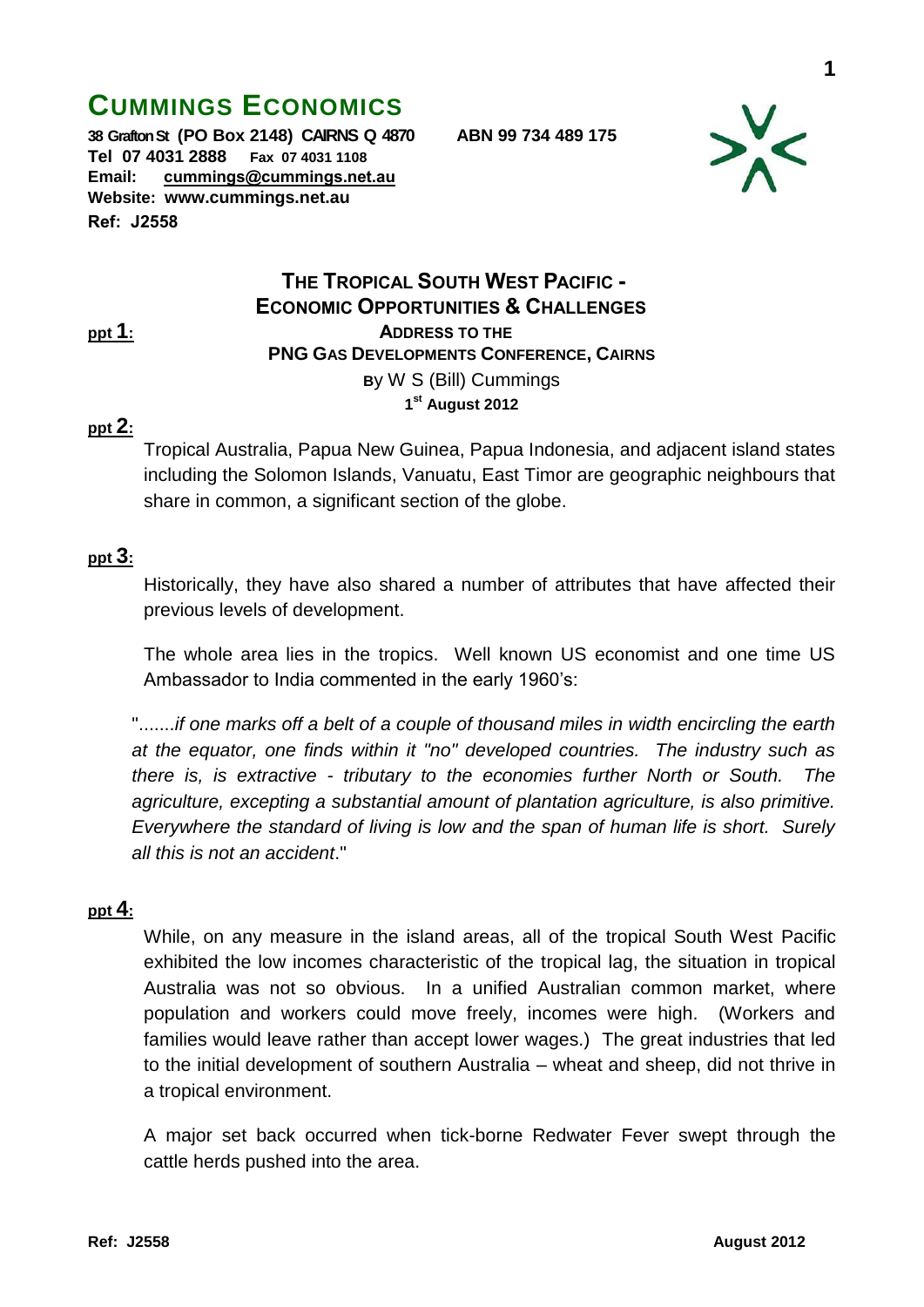The foundation of most closer settlement, the sugar industry, was effectively subsidised through to the 1970's. Most of the area remained a vast wilderness given over to only sparse cattle grazing.

In an area covering 40% of Australia's land mass and having over 60% of its water run off, its population was less than 400,000, about 4% of Australia's total. In an Australian 'common market' where only high income outcomes can survive, the underdevelopment in tropical Australia has been characterised not by lack of high incomes but by lack of population.

## **ppt 5:**

As a consequence of the tropical lag, the whole South West Pacific area suffered a further problem - lack of accumulated investment in physical infrastructure throughout the island areas and in tropical Australia, especially in the higher rainfall far North.

## **ppt 6:**

While the limited population of tropical Australia had high levels of investment in 'human and social' capital through high levels of education, health and law, and order services, this was not the case in island areas.

## **ppt 7:**

History and geography have left the area highly fragmented - culturally, politically and economically with six different jurisdictions involved - Indonesia in Papua Barat and Papua Indonesia, Timor Leste, Papua New Guinea, Federated States of Micronesia, Solomon Islands, Vanuatu and Australia.

#### **ppt 8:**

But what was and still needs to be realised is that the area is not poor in natural resources.

This slide shows a satellite derived measure of the rate at which carbon is absorbed from the atmosphere, a map of underlying plant growth potential. Levels in the island areas are extremely high.

#### **ppt 9:**

These maps compare the Cairns/Peninsula region with southern India and Victoria.

With 26% of Australia's water run off, value of agricultural production is only about 3% of Australia's total and with equivalent plant growth potential, only about a quarter of that of Victoria.

The agricultural potential of Papua New Guinea, and the islands' area is immense.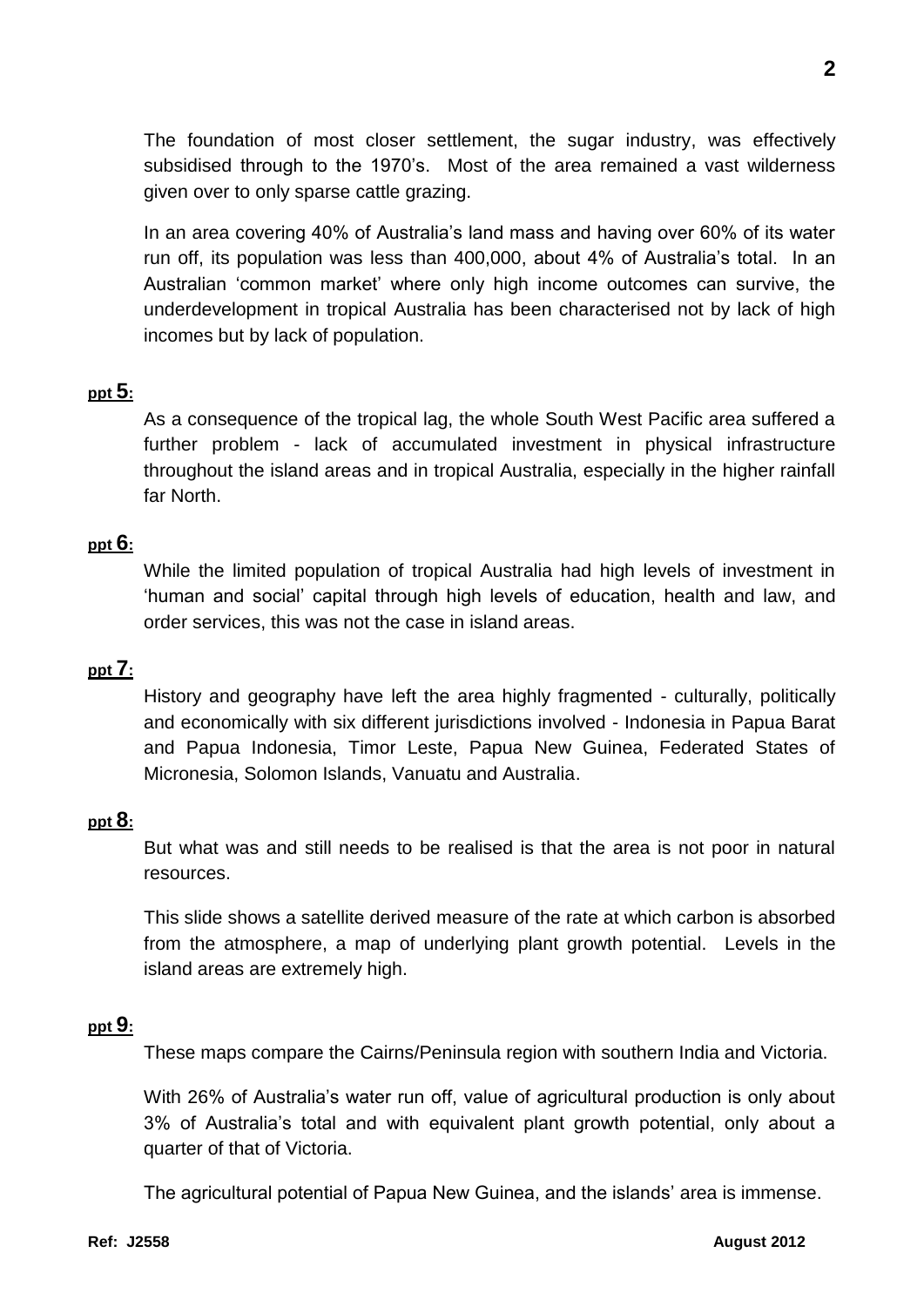## **ppt 10:**

There was no underlying lack of marine resources. There was no lack of mineral resources.

Importantly, these days there is no lack of underlying natural tourism resources.

## **ppt 11:**

Four major underlying factors have been leading to the development of this previously under developed resource base throughout the whole area.

#### **ppt 12:**

The first has been a growing global economy reaching out for previously marginal resources.

Growing markets in southern Australia and New Zealand have played a role, but importantly, the area is relatively close to the rapidly growing economies of Asia, first Japan, Korea, Taiwan, Singapore and Malaysia and more recently a rapidly rising demand from the massive populations of China and India and potentially Indonesia, and the other South East Asian countries – a level and scale of rapid industrialisation is taking place not seen since the late 1800's and early 1900's when massive industrialisation took place in Europe and North America, a phase that had major consequences for the tropical South West Pacific at that time.

#### **ppt 13:**

The second major factor has been developments in transport and communication technology that have broken down former cost barriers to remoteness form major markets.

The development of bulk carriers has revolutionised the prospects for mining export over long distances of minerals like coal, bauxite and of course natural gas. Road transport development has enabled the Cairns region to realise its potential to grow tropical fruit more cheaply for markets in southern Australia and revolutionised long distance transport of cattle.

Aircraft development has not only revolutionised the prospects for tourism through the advent of large wide bodied jets, but, advances in short take off large air freight carriers and small aircraft including helicopters has been extremely important in opening up economic potential in Papua New Guinea.

Computers, wireless and satellite technology has of course made the world a 'global village'. The advent of mobile telephones is currently revolutionising communication in the island areas.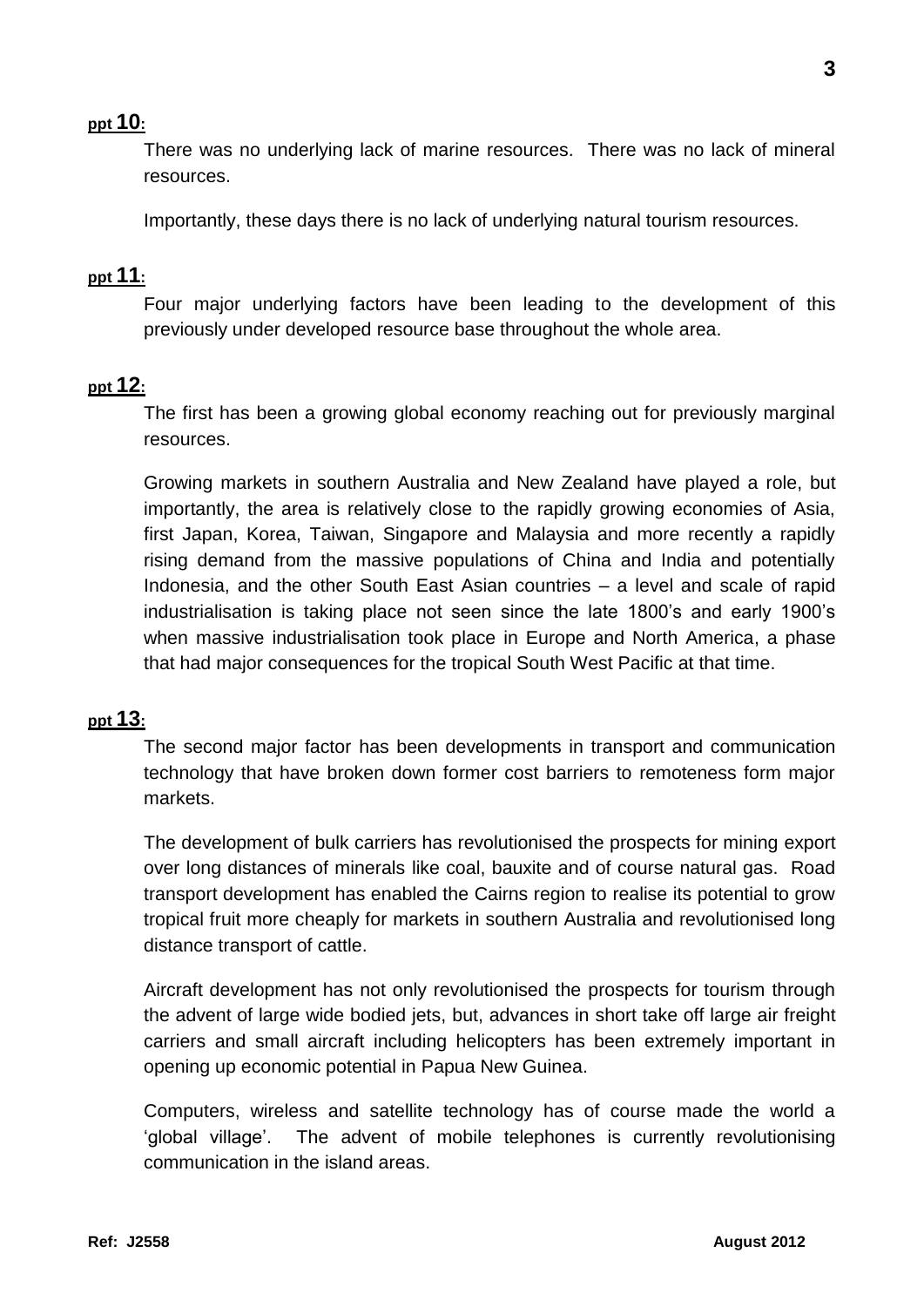# **ppt 14:**

However, it is important to realise that improvements resulting in falling transport and communication costs can have a 'dark side' resulting in the loss of local manufacturing that was protected by transport costs (in the Cairns area loss of a regional brewery and brick works in the 1990's), and hollowing out of some services by computers and improved communications. These factors mean that if you don't go forward, you'll go backwards.

# **ppt 15:**

The next major factor has been the development of technology more suited to the area, ie. to the tropics.

This is not only evident in higher yielding agricultural crop varieties and the introduction of tick and heat resistant Brahman into tropical Australia's cattle herds. Development of fast passenger catamarans, semi-submersible reef viewers and rainforest viewing cableways have been important to the development of tourism in the Cairns region. The advent of air conditioning, superior insecticides and detergents have revolutionised living and working in the tropics.

Fundamental to advances in the tropical areas has been to bring health threats like malaria, hookworm and the like under control. Current work taking place in Cairns is offering the prospect of a major advance in controlling dengue fever of importance throughout the tropical world.

## **ppt 16:**

The last factor has been "success breeds success".

In the case of tropical Australia, as population and infrastructure has developed and in the case of the island areas, as higher incomes are achieved, higher order services in local manufacturing, education, health, sporting and cultural facilities can be supported, making the area a more comfortable and civilized place in which to live.

## **ppt 17:**

Against the background of these underlying factors, the tropical Australia region had the opportunity to progress strongly.

Over the intervening period, the progress in tropical Australia is illustrated by he growth of Cairns, the furthest north and most tropical of Queensland's regional cities.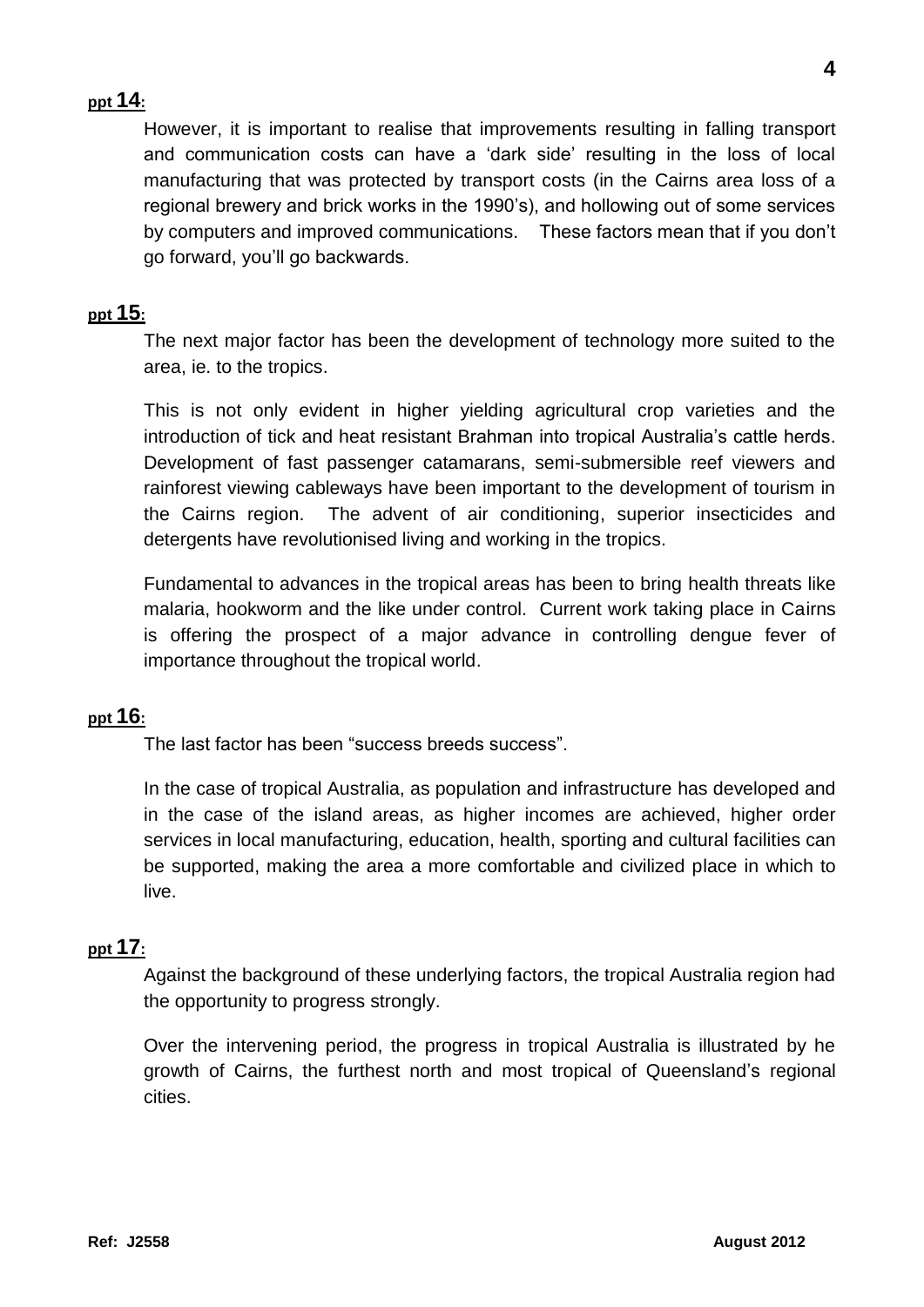Based on growing outside earnings from mining, fishery, agricultural and tourism development, supplemented by earnings from aviation and marine services, education, defence and surveillance, Cairns has increased its population almost ten-fold since 1976, passing seven other regional cities with an average annual growth of about 3% per annum.

The story of Townsville, Darwin and Mackay, exhibit a similar picture of growth.

#### **ppt 18:**

Across the Coral Sea, as Papua New Guinea progressed from colony to nation, Port Moresby and Lae have expanded just as dramatically, as Papua New Guinea has expanded its earnings from agricultural, timber, fishery and mineral exports.

## **ppt 19:**

Dutch New Guinea has changed to Irian Jaya and more recently the provinces of Papua Balat and Papua Indonesia with the giant Freeport Mine at Tembagapura recording output of \$5 billion per annum and the Tangguh gas project built to produce an output of 7.6 million tonnes per annum.

After a tumultuous period, Portuguese colony of Timor Leste has become a separate state.

The Solomon Islands, Vanuatu and the Federated States of Micronesia have become independent states.

#### **ppt 20:**

Today, leading population in the region is that of Papua New Guinea followed by Papua Indonesia, Tropical Australia, the Solomons, Timore Leste, Vanuatu and Federated States of Micronesia.

Population growth is strong throughout - in the island areas due to high birth rates and decreasing mortality rates, and - in Tropical Australia due to inward migration.

#### **ppt 21:**

This diagram shows relative areas of Papua New Guinea and the Cairns based Far North Queensland/Peninsula region compared with the British Isles and California.

## **ppt 22:**

In Tropical Australia, realities of areas and distances lead to a series of discrete regional economies, each with its own regional hub city with a typical capital city relationship to the area serviced.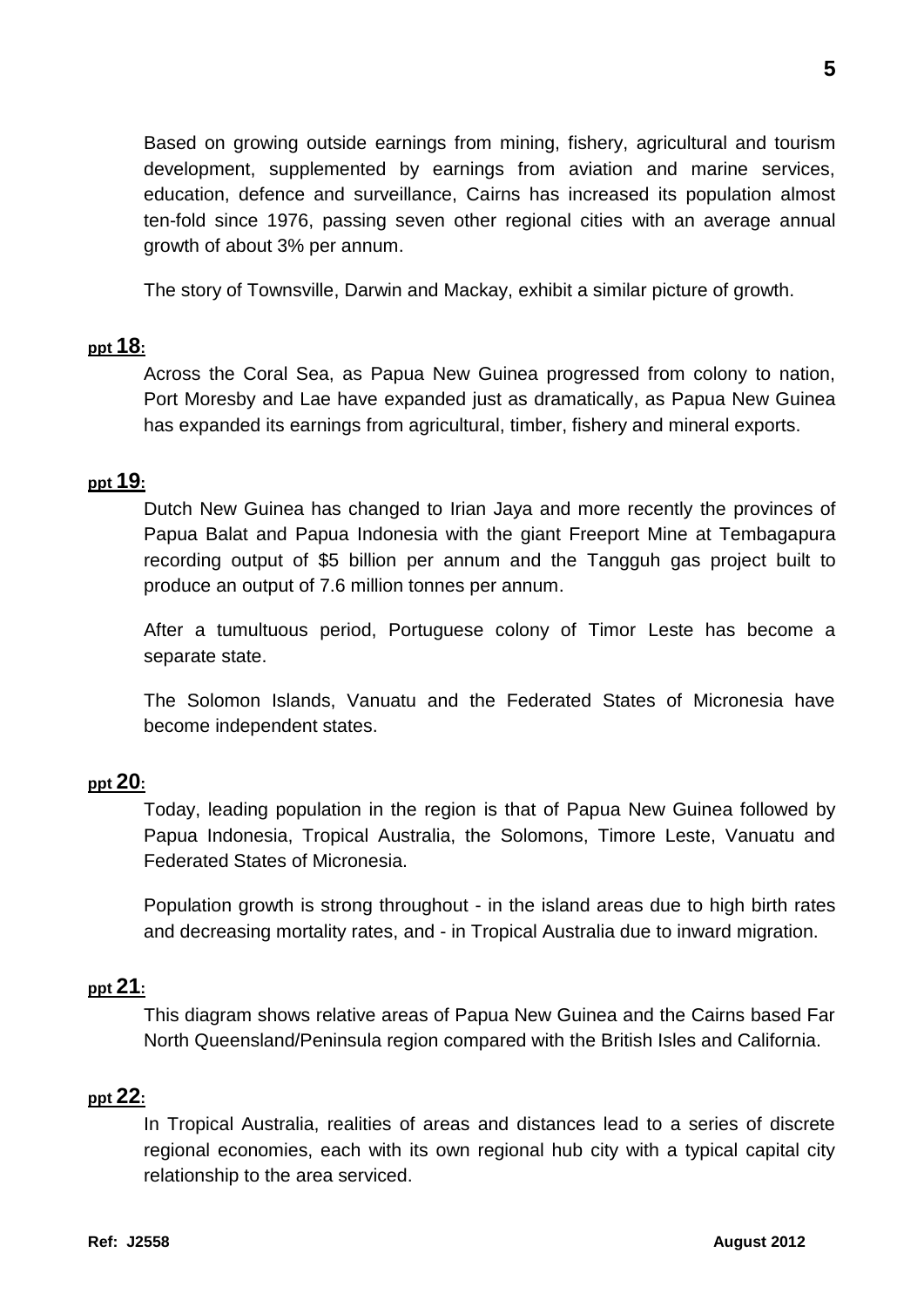Regional population in Tropical Australia is distributed over five main regions based on the regional cities of Darwin, Cairns, Townsville, Mackay and Rockhampton, with that based on Cairns now the largest.

## **ppt 23:**

Realities of geography, mountain barriers and islands lead to a series of major regions in Papua New Guinea, the largest in population being the Highlands, the next the Momase (Marobe Madang and Sepik), with Lae the largest city in that region.

Then comes Port Moresby and the southern region.

Finally, there is the island area in the north east with Rabaul/Kokopo the largest centre.

## **ppt 24:**

The following Gross Domestic Product figures and per capita GDP figures illustrate the challenges facing the island areas in the provision of basic services like education, health and law and order.

Tropical Australia represents about 58% of the total for the area.

Papua New Guinea, with a Gross Domestic Product about \$Aust10 billion has a population to service of 7 million. The Cairns/Far North Queensland region has a Gross Domestic Product of about \$12 bn, ie. roughly about the same size, to service a population of less than 300,000.

The impact of Freeport and the Tangguh projects on GDP in Papua Indonesia and Barat is obvious. The very low levels per capita for the Solomons stands out.

## **ppt 25:**

The very different structure of the economies of the islands and Tropical Australia is illustrated by ratio of trade to GDP. While in Papua New Guinea, the ratio is over 80%, the Cairns region has a ratio of about 50% of outside earnings to GDP and Australia 18%.

## **ppt 26:**

Differences in economic structure are illustrated by industry grouping that illustrates the relatively low level of development of service industry structure in Papua New Guinea compared with typical structure of a region in Tropical Australia's, the Cairns/Far North region.. The big difference is the percentage accounted for by health and education.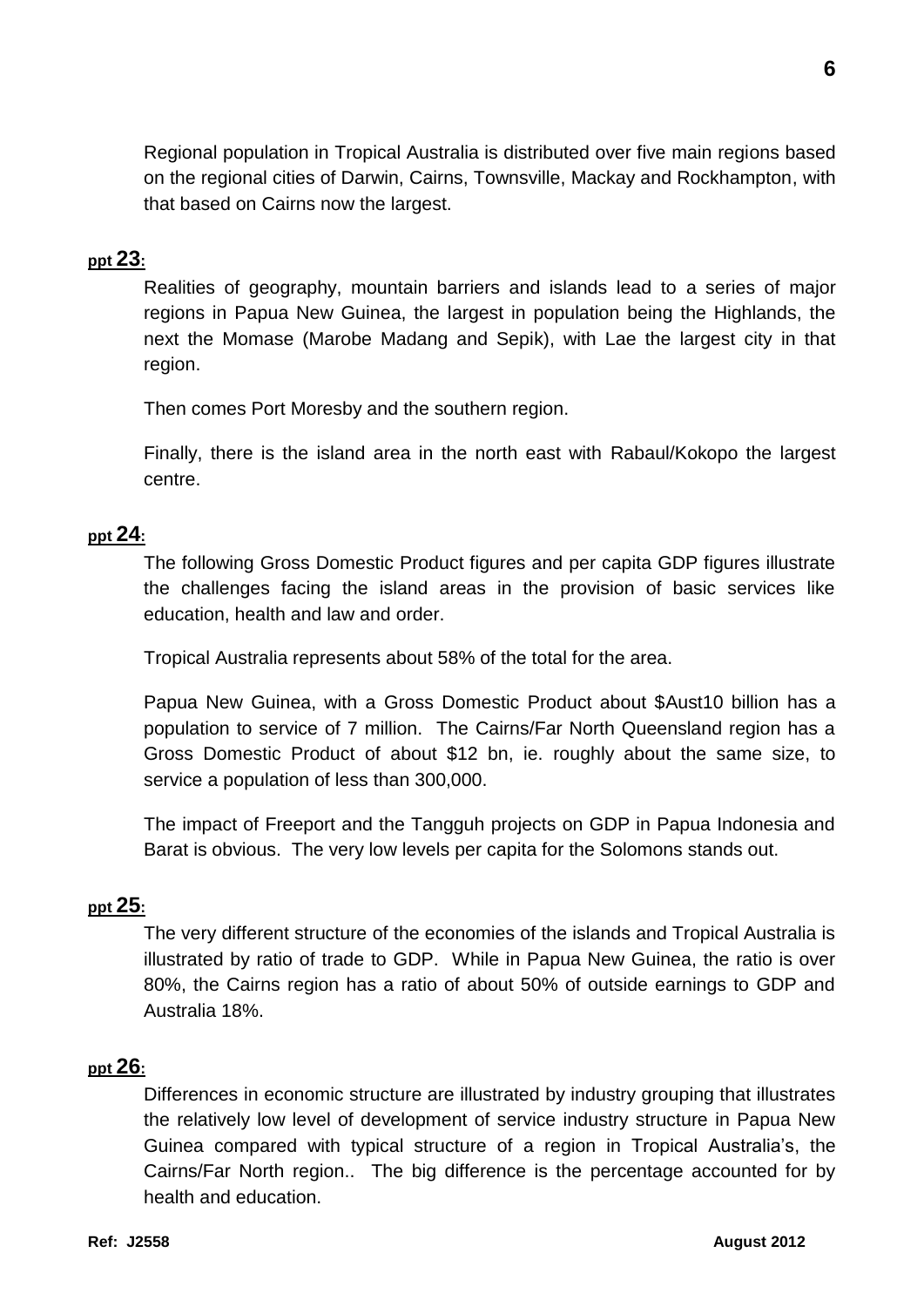# **ppt 27:**

.

However, while there has been progress over the decades, the basic fundamentals remain the same.

Tropical Australia's population, while increasing strongly, remains only 6% of Australia's total. The island states are still way down the developmental scale in terms of per capita incomes.

## .**ppt 28:**

Inter-connections between the areas have improved with air and shipping links from Darwin to Timor Leste, air and shipping links from Cairns to Freeport's mine in Papua Indonesia, strong air links between Cairns and Port Moresby with corporate links to other centres and shipping services from Townville to Port Moresby and Lae.

There are air links between Port Moresby and the Solomon Islands.

However, by and large, passenger and freight volumes involved in these interlinkages remain small compared to the links between the island areas and southern Australia and Asia.

# .**ppt 29:**

Looking forward, if experiences with Japan are to be a guide, the massive industrialisation of China and India will go through phases:

- 1) A massive increases in demand for minerals and energy. This is happening now - the reason we are here today.
- 2) A massive increase in demand for basic agricultural products. This is getting underway – currently sugar in Queensland and products like timber and oil palm in Papua New Guinea.
- 3) As incomes rise, this can be expected to be a rise in demand for higher protein foodstuffs of beef, fish, fruits and the like.,
- 4) And, as incomes rise, a demand for tourism, an industry where the customer comes to the product and where high levels of infrastructure, health and security are important.

The first early steps are currently taking place with direct air services being established between Cairns and Shanghai.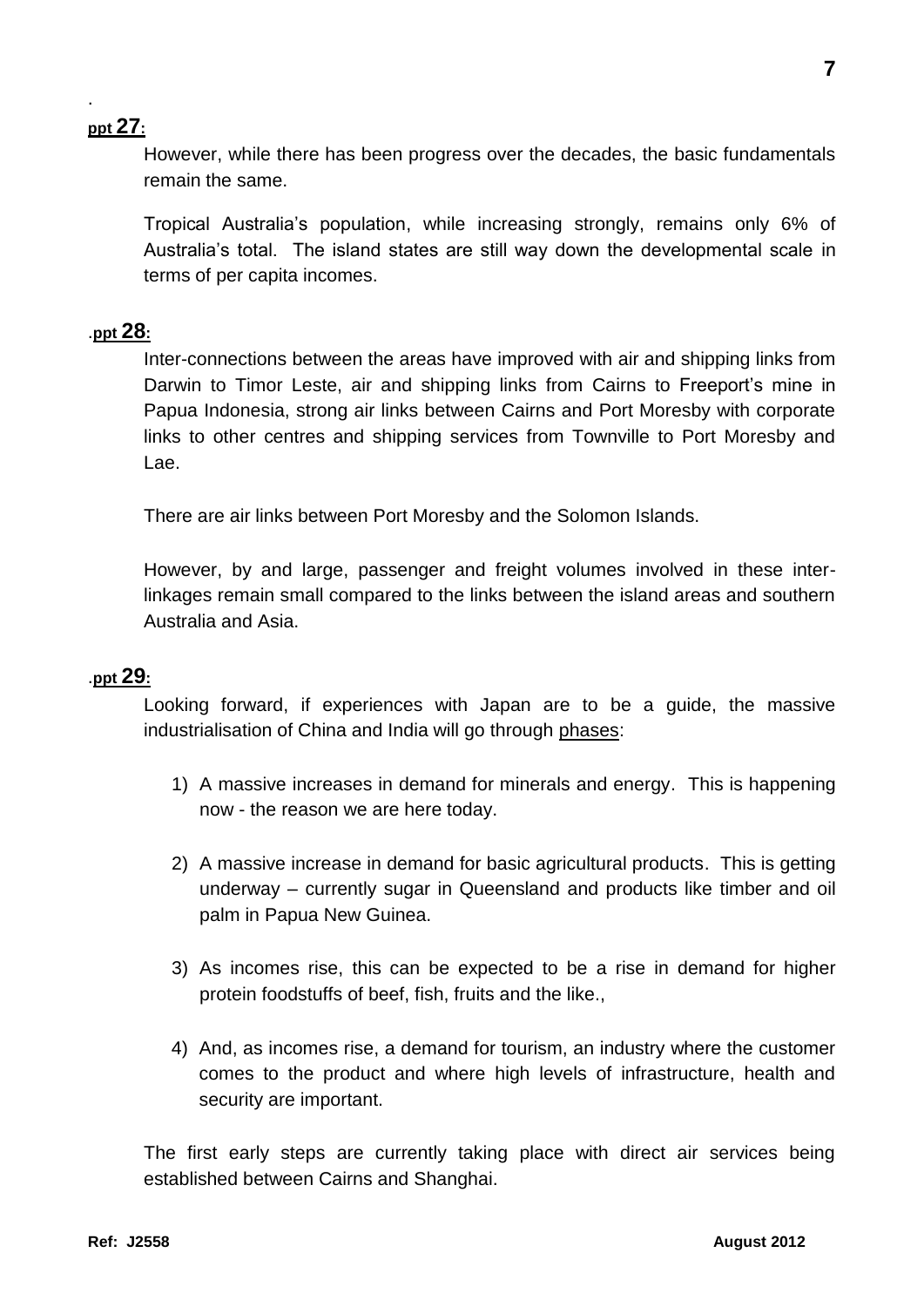## .**ppt 30:**

Clearly, for the foreseeable future, the main spring of progress of economic development of the Tropical South West Pacific area will depend on recognising a paradox of northern development and indeed of all the area's economy – that the economies of the region are too dependent on resource based industries like mining, agriculture, timber, fisheries and tourism, not because they haven't tried to develop more advanced and sophisticated manufacturing and service industries, but because they have failed to develop sufficient resource based industries upon which to base a larger and more sophisticated service structure.

#### .**ppt 31:**

Foundations of the economic progress of the tropical South West Pacific area will continue to be its ability to develop its wider resource based potential in mining and energy, agriculture, fishing and tourism.

In the short term, mining and energy will lead the way, but this must lay the foundation for outside earnings from agriculture, fisheries, and tourism as opportunities progress.

Anything the mining and energy developments can do to help lay foundations for progress in these fields will be important., Certainly the expertise developed in these fields in tropical Australia could provide a nearby source to assist in this.

#### **ppt 32:**

However, if the area is to progress from being a quarry, a farm, a recreation area for others, and develop higher order manufacturing and services, the opportunity needs to be taken in the island area, with aid and assistance where possible from the outside world to invest in its human capital in the form of education, health and the provision of sound and stable government and law and order services.

#### **ppt 33:**

Research we carried out last year indicated that in Papua New Guinea, it was estimated that half a million children aged 6 – 12 years were not attending schools.

Drop out rates were high, literacy and numeracy skills were low.

#### **ppt 34:**

There were major deficiencies in health service provision with high incidence of some diseases including a strong spread of HIV/AIDS.

Anything the mining and energy developments can do to assist in these fields will be important. Again the expertise developed nearby in tropical Australia represents a potential resource.